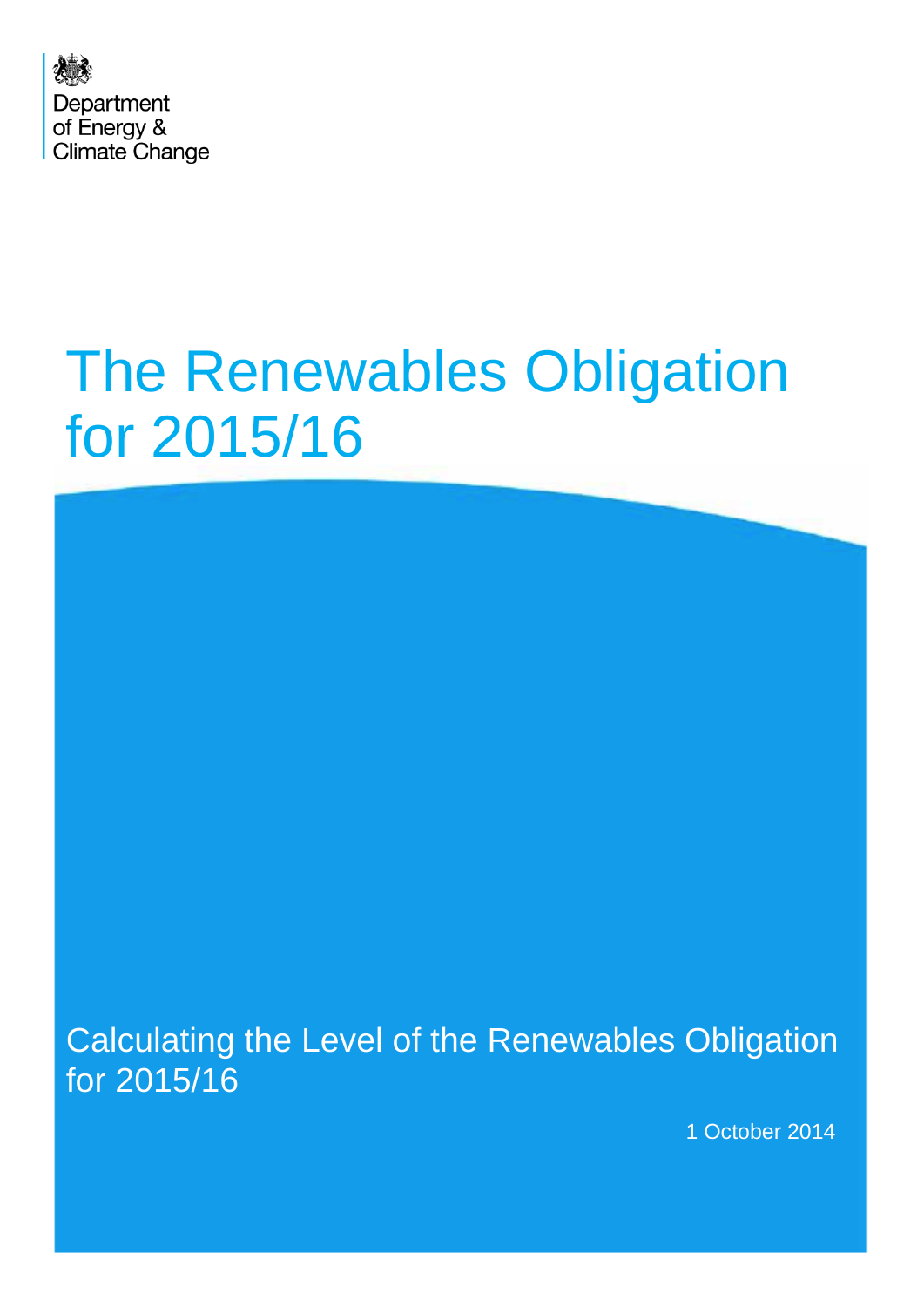© Crown copyright 2014

URN 14D/327

You may re-use this information (not including logos) free of charge in any format or medium, under the terms of the Open Government Licence.

To view this licence, visit [www.nationalarchives.gov.uk/doc/open-government-licence/](http://www.nationalarchives.gov.uk/doc/open-government-licence/) or write to the Information Policy Team, The National Archives, Kew, London TW9 4DU, or email: [psi@nationalarchives.gsi.gov.uk.](mailto:psi@nationalarchives.gsi.gov.uk)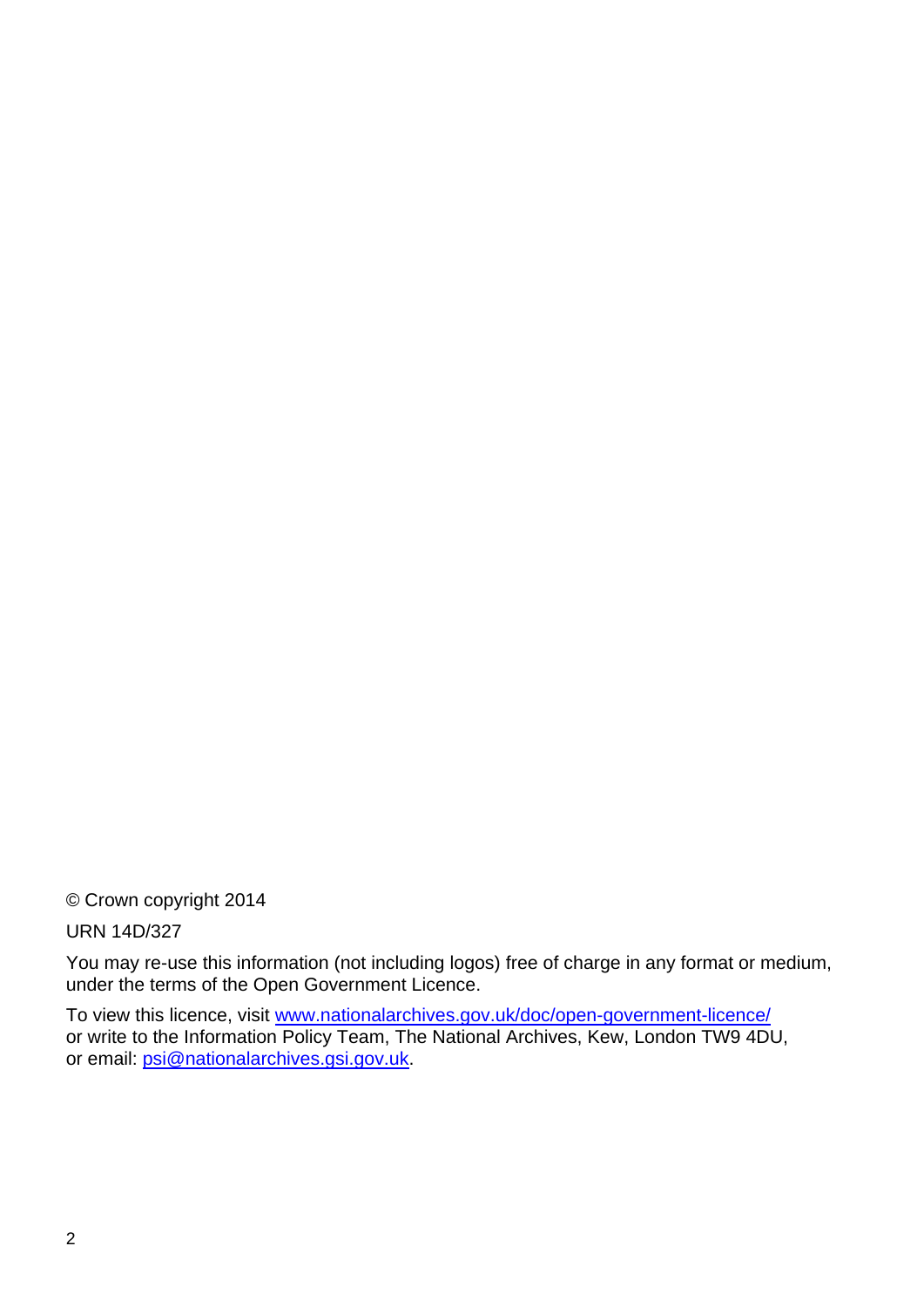# **Contents**

| Choice of scheme between the RO and Contracts for Difference and FID Investment |  |
|---------------------------------------------------------------------------------|--|
|                                                                                 |  |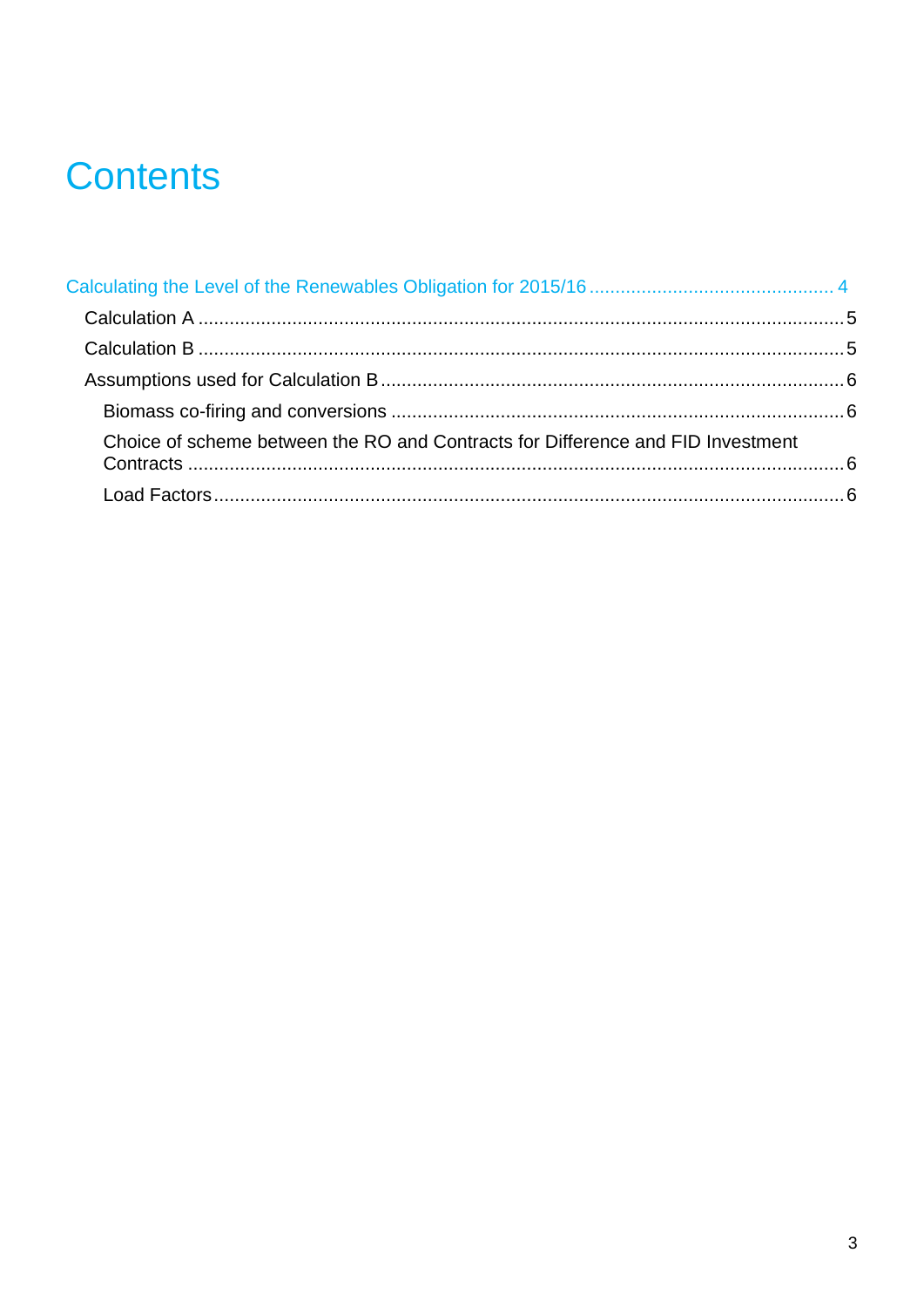# Calculating the Level of the Renewables Obligation for 2015/16

The Renewables Obligation Order (ROO) 2009 requires the Secretary of State to announce the level of the Obligation six months preceding an Obligation period. The Secretary of State is therefore announcing the size of the Obligation for the 2015/16 period today, 1 October 2014. This paper sets out the methodology used in calculating the size of the Obligation.

Setting the size of the Obligation requires two calculations:

- A) The number of Renewable Obligation Certificates (ROCs) that would be needed for suppliers to meet a **fixed target** of 0.154 ROCs per MWh from eligible renewable sources in England, Scotland and Wales and 0.063 ROCs per MWh in Northern Ireland.
- B) The amount of renewable electricity we expect to be generated, and based on this the number of ROCs that we expect will be issued, uplifted by 10% (**headroom**).

The Obligation level is set as one of these calculations, determined as:

- **Fixed targets**: If fixed targets (A) is greater than headroom (B).
- **Headroom**: If headroom (B) is greater than the fixed target (A).

**Calculation A sets the total obligation at 46.0 million ROCs** using DECC forward electricity demand figures Central scenario, compared with **Calculation B which sets it at 86.8 million ROCs**. Calculation B is the higher of the two and must therefore be used.

This means that the number of ROCs that would be needed for suppliers to meet their targets will be 0.290 ROCs per MWh in England, Scotland and Wales, and 0.119 ROCs per MWh in Northern Ireland.

Further information is provided in the Annex to this notice.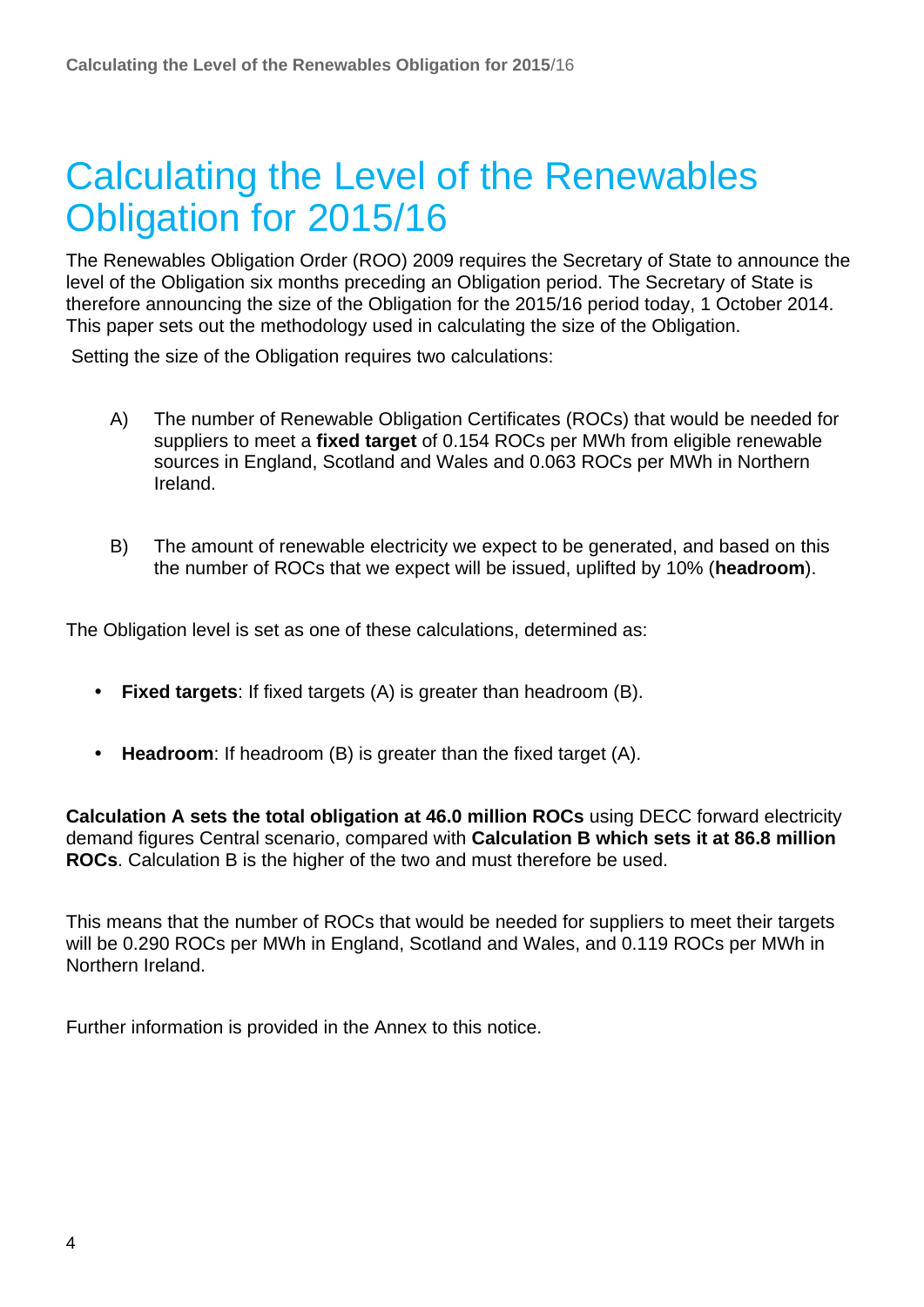# Calculation A

For 2015/16 DECC central projections<sup>1</sup> are that 303.8 TWh of electricity will be supplied by Licensed Suppliers. At 0.154 ROCs per MWh for England and Wales and Scotland; and 0.063 ROCs per MWh for Northern Ireland, this gives a total of 46.0 million ROCs for Calculation A.

## Calculation B

Calculation B estimates the potential amount of ROCs to be generated by stations accredited as of 17 July 2014 – multiplying together the MW capacity, the number of hours in the year, the banding level of that technology and the load factors set out below. This is then added to potential new build which will be generating during the period.

The list of potential new build expected to generate in 2015/16 was sourced from the Renewable Energy Planning Database ( $REPD$ )<sup>2</sup>, the National Grid's Transmission Entry Capacity (TEC) Report<sup>3</sup>, Distribution Network Operator (DNO) Companies, the CHP Quality Assurance (CHPQA) programme register and Ofgem's preliminary ROC Register<sup>4</sup>. We have also contacted a range of developers and planning authorities to confirm the capacity and timescales for completion of these projects.

DECC's calculations gives a total of 78.9 million ROCs before headroom. With headroom, this gives a total of 86.8 million ROCs. The split between existing stations and new build stations is as follows:

Currently, the demand met by non – public distribution suppliers is estimated by multiplying non-MPP production by a factor representing the assumed proportion of non-MPP production which is not exported to the grid. The assumed proportion of non-MPP production which is not exported is based on actual data recorded in DUKES. DUKES table 5.2 can be used to estimate the proportion by comparing 'transfers' with total 'other generators' production**.** 

<sup>2</sup> <https://restats.decc.gov.uk/cms/planning-database-reports/>

 $1$  Based on latest published DECC electricity consumption predictions (EEP 2014, Published in September 2014). The EEP projects electricity demand (final consumption + energy industry use excluding own use, losses and pumping use). From this measure of demand a deduction is made for the estimated demand met by non - public distribution suppliers. This gives 'electricity sales'.

<sup>&</sup>lt;sup>3</sup> <http://www.nationalgrid.com/uk/Electricity/Codes/systemcode/tectrading/>

<sup>4</sup> <https://www.renewablesandchp.ofgem.gov.uk/Public/ReportManager.aspx?ReportVisibility=1&ReportCategory=0>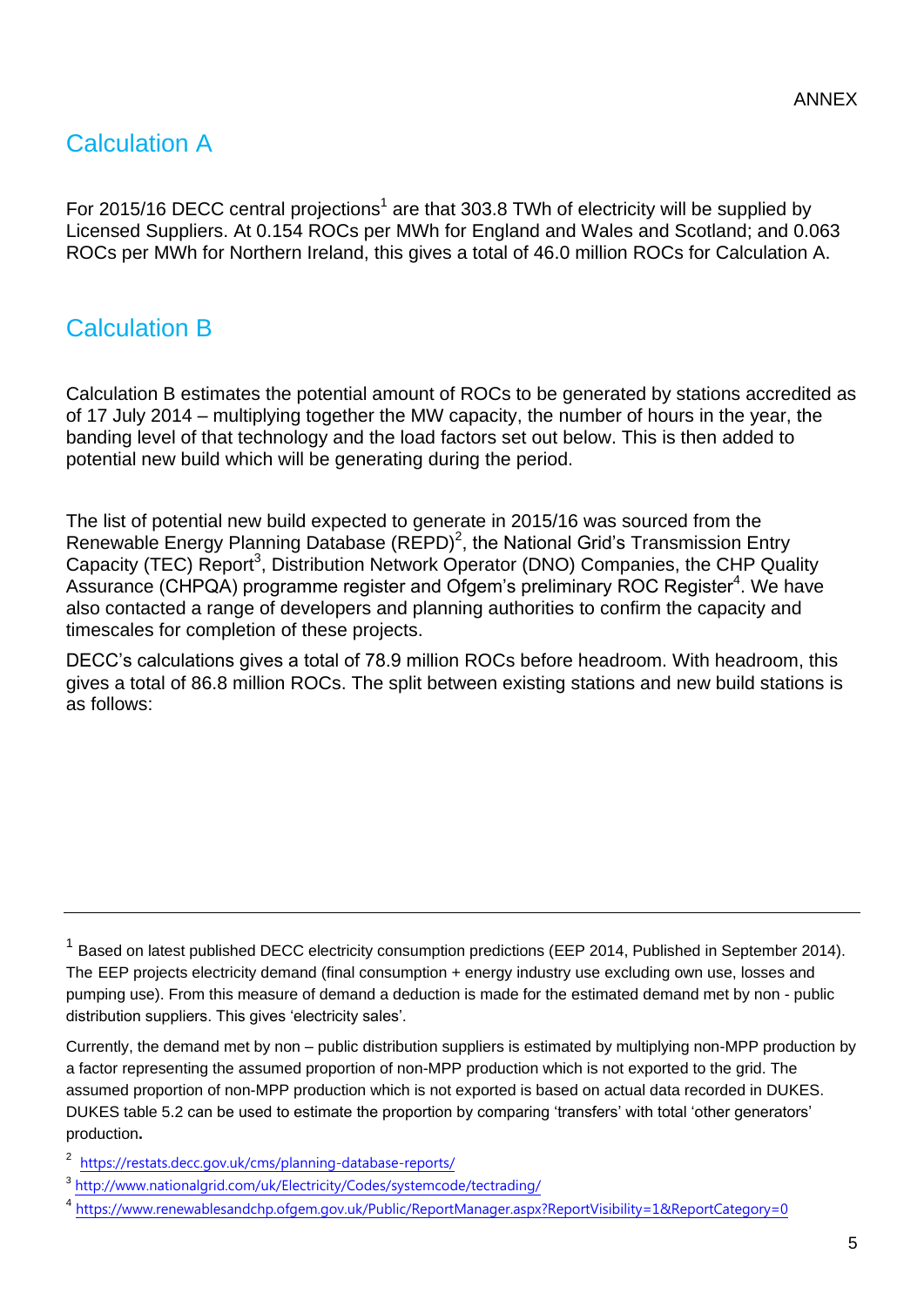**Calculating the Level of the Renewables Obligation for 2015**/16

|                                       | <b>ROCs</b><br>(millions) |
|---------------------------------------|---------------------------|
| Potential ROCs from existing stations | 59.1                      |
| Potential ROCs for new build          | 19.8                      |
| Total (with 10% headroom)             | 86.8                      |

Calculation B is therefore higher than Calculation A. In accordance with the Renewables Obligation Order 2009, Calculation B must be used to set the level of the Obligation in 2015/16.

## Assumptions used for Calculation B

#### **Biomass co-firing and conversions**

We have based our assumptions on the likely level of generation under the enhanced co-firing and biomass conversion bands from information provided by generators as part of the FID enabling process and discussions with individual operators. Because of the relatively small number of plants involved, and the commercially sensitive nature of some of the information given to us, we are not publishing the amount of generation we are assuming for these categories.

#### **Choice of scheme between the RO and Contracts for Difference and FID Investment Contracts**

During the Obligation setting year (15/16), some developers may be able to make a choice between the RO and CfD. The CfD budgets are set such that there is no funding available for less established technologies commissioning under the CfD until 16/17, and there is some uncertainty over when mature-technology projects will come forward under the auction, given that projects will compete for funding across delivery years. Therefore, we have taken a cautious approach to the calculation of the RO for 2015/16 and assumed that all such projects likely to commission during the next Obligation period will seek support under the RO.

### **Load Factors**

For all load factors, DECC has considered actual generation and capacity (from the Digest of UK Energy Statistics<sup>5</sup> (DUKES) and the ROC register). Where historic load factors showed a clear trend, this trend was continued for 2015/16. If there was not a clear trend, averages were

<sup>&</sup>lt;sup>5</sup> <http://www.decc.gov.uk/en/content/cms/statistics/publications/dukes/dukes.aspx>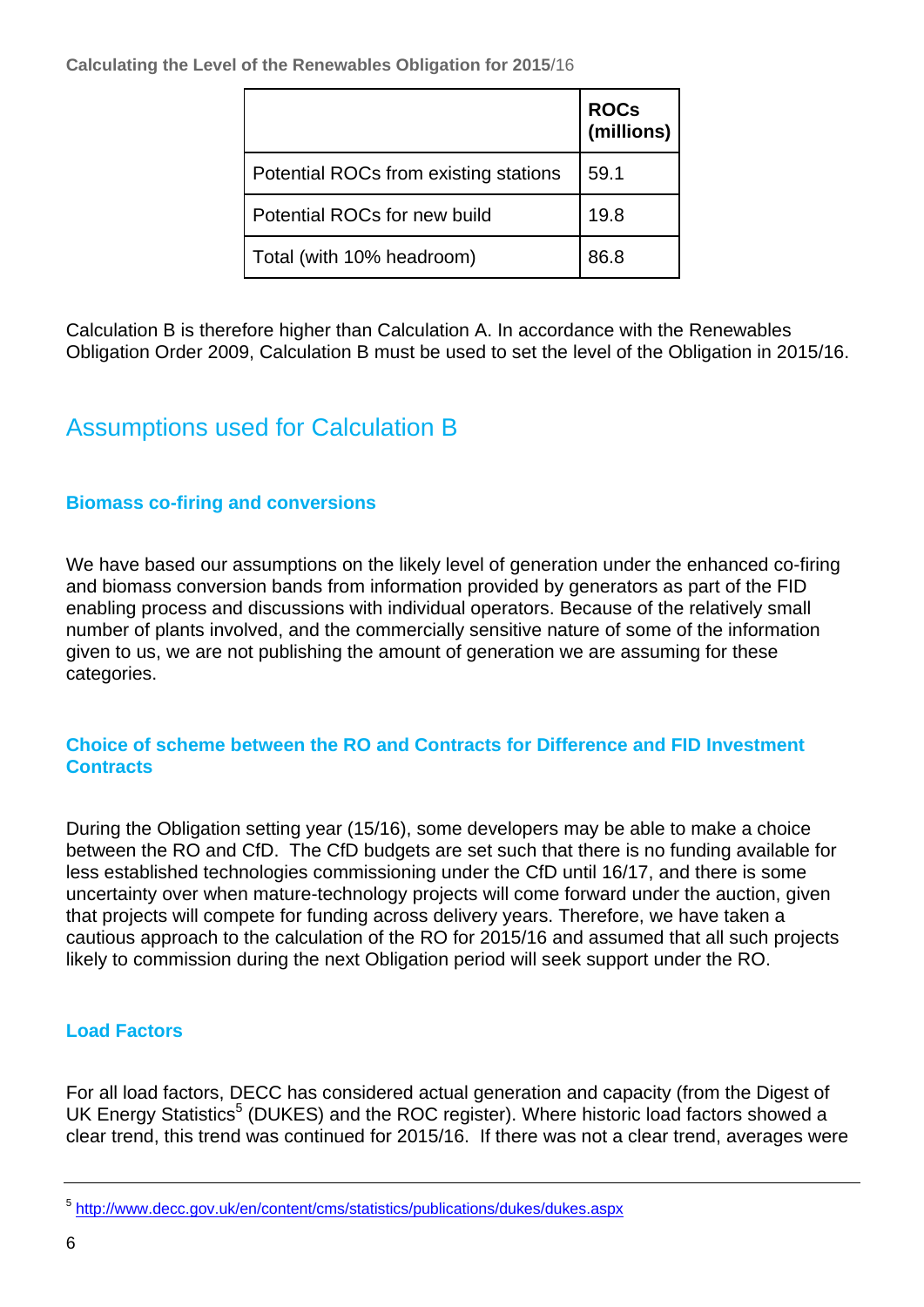considered as described below, ranging from averages over the last three to 10 years. The load factors overleaf were used in the calculation.

| <b>Technology</b>                    | Category             | Load<br><b>Factor</b> | Source <sup>6</sup>                                                                                                                                                                                                                                                                                                                                |  |
|--------------------------------------|----------------------|-----------------------|----------------------------------------------------------------------------------------------------------------------------------------------------------------------------------------------------------------------------------------------------------------------------------------------------------------------------------------------------|--|
| <b>Onshore</b><br>wind               | England and<br>Wales | 24.8%                 | Average load factor between 2003-2012                                                                                                                                                                                                                                                                                                              |  |
|                                      | Scotland             | 27.8%                 | (10 years) on an unchanged configuration<br>basis. The 10-year average UK load factor                                                                                                                                                                                                                                                              |  |
|                                      | Northern Ireland     | 30.6%                 | is 26.8%.                                                                                                                                                                                                                                                                                                                                          |  |
| <b>Offshore</b><br>wind              |                      | 33.8%                 | Average load factor between 2008 and<br>2013 (6 years), on an unchanged<br>configuration basis.                                                                                                                                                                                                                                                    |  |
| <b>Hydro</b>                         | < 5MW                | 36.3%                 | Average load factor between 2009 and<br>2013 (5 years), on an unchanged<br>configuration basis.                                                                                                                                                                                                                                                    |  |
|                                      | > 5MW                | 34.5%                 | Average load factor between 2009 and<br>2013 (5 years), on an unchanged<br>configuration basis.                                                                                                                                                                                                                                                    |  |
| Landfill gas                         |                      | 56.7%                 | The load factor for landfill gas exhibits a<br>downward trend. Therefore, end of year<br>load factors between 1997 and 2013 (17<br>years) have been extrapolated to 2015.<br>Load factors on an unchanged<br>configuration basis were not used as there<br>is evidence of site decline which is better<br>captured by the end of year load factor. |  |
| Sewage gas                           |                      | 51.0%                 | Average load factor between 2009 and<br>2013 (5 years), on an unchanged<br>configuration basis.                                                                                                                                                                                                                                                    |  |
| <b>Anaerobic</b><br><b>Digestion</b> |                      | 59.4%                 | The AD load factor has been increasing<br>since 2010 due to improvements in<br>operation and technology. As such, using<br>an average over the last four years is                                                                                                                                                                                  |  |

 $6$  Most load factors are sourced from DUKES and either given on an end of year basis or an unchanged configuration basis. End of year load factors express the average hourly quantity of electricity generated as a percentage of the average capacity at the beginning and end of the year. Unchanged configuration load factors express average hourly quantity of electricity generated by plants operational the entire year (in the same configuration), as a percentage of capacity operational the entire year (from the same plants). As such, it compensates for changes in capacity during the year (e.g. because of sites beginning operation at the beginning or end of the year). This is particularly important for wind technologies.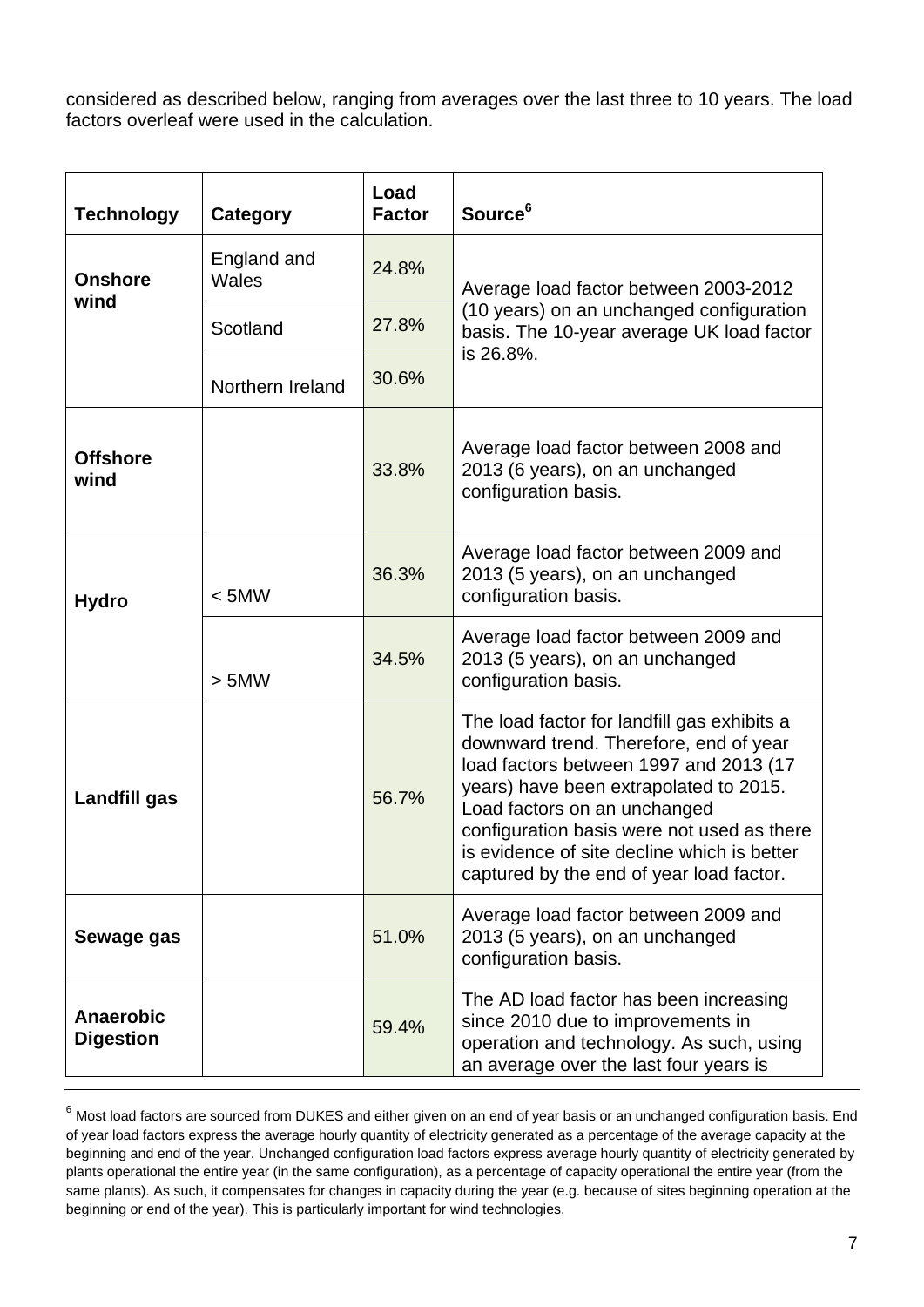|                                        |                      | likely to understate the outturn load<br>factors. Therefore we have calculated the<br>load factor on the basis of the unchanged<br>configuration basis between 2010 and<br>2013.                                     |
|----------------------------------------|----------------------|----------------------------------------------------------------------------------------------------------------------------------------------------------------------------------------------------------------------|
| <b>Energy from</b><br><b>Waste CHP</b> | 42.5%%               | Average load factor between 2009-2013<br>(five years), on an unchanged<br>configuration basis and taken out of table<br>6.5 of DUKES.                                                                                |
| <b>Other</b><br>Fuelled $7$            | 64.5%                | Average plant biomass load factor<br>between 2009 and 2013 (5 years) on an<br>unchanged configuration basis.                                                                                                         |
| <b>Photovoltaic</b><br>s (Solar PV)    | 11.1%                | This is sourced from the Impact<br>Assessment accompanying the<br>government response to the review of<br>Solar PV bands under the renewables<br>obligation, published in December 2012.                             |
| <b>Wave</b>                            | 2.9%                 | Based on an average load factors from<br>two generating plants across the years<br>2011 to 2013.                                                                                                                     |
| <b>Tidal Stream</b>                    | 3.2%<br>and<br>21.8% | Two load factors applied – one for an<br>established plant and an average based<br>on three plants for the years 2011 to 2013<br>is applied to all other plants, to reflect their<br>place in the development cycle. |

Solar PV: [https://www.gov.uk/government/consultations/levels-of-banded-support-for-solar-pv](https://www.gov.uk/government/consultations/levels-of-banded-support-for-solar-pv-under-the-renewables-obligation-for-the-period-1-april-2013-to-31-march-2017)[under-the-renewables-obligation-for-the-period-1-april-2013-to-31-march-2017](https://www.gov.uk/government/consultations/levels-of-banded-support-for-solar-pv-under-the-renewables-obligation-for-the-period-1-april-2013-to-31-march-2017)

Onshore wind: [https://restats.decc.gov.uk/cms/historic-regional-statistics/#load\\_factors](https://restats.decc.gov.uk/cms/historic-regional-statistics/#load_factors) Other technologies: Table 6.5 DUKES, [https://www.gov.uk/government/publications/renewable](https://www.gov.uk/government/publications/renewable-sources-of-energy-chapter-6-digest-of-united-kingdom-energy-statistics-dukes)[sources-of-energy-chapter-6-digest-of-united-kingdom-energy-statistics-dukes](https://www.gov.uk/government/publications/renewable-sources-of-energy-chapter-6-digest-of-united-kingdom-energy-statistics-dukes)

### **Solar PV**

The Government Response to the May 2014 consultation on changes to financial support for solar PV, and accompanying final Impact Assessment are available on the DECC's

 $^7$  Includes biomass, biomass CHP, Advanced Conversion Technologies, Anaerobic Digestion and Energy from Waste CHP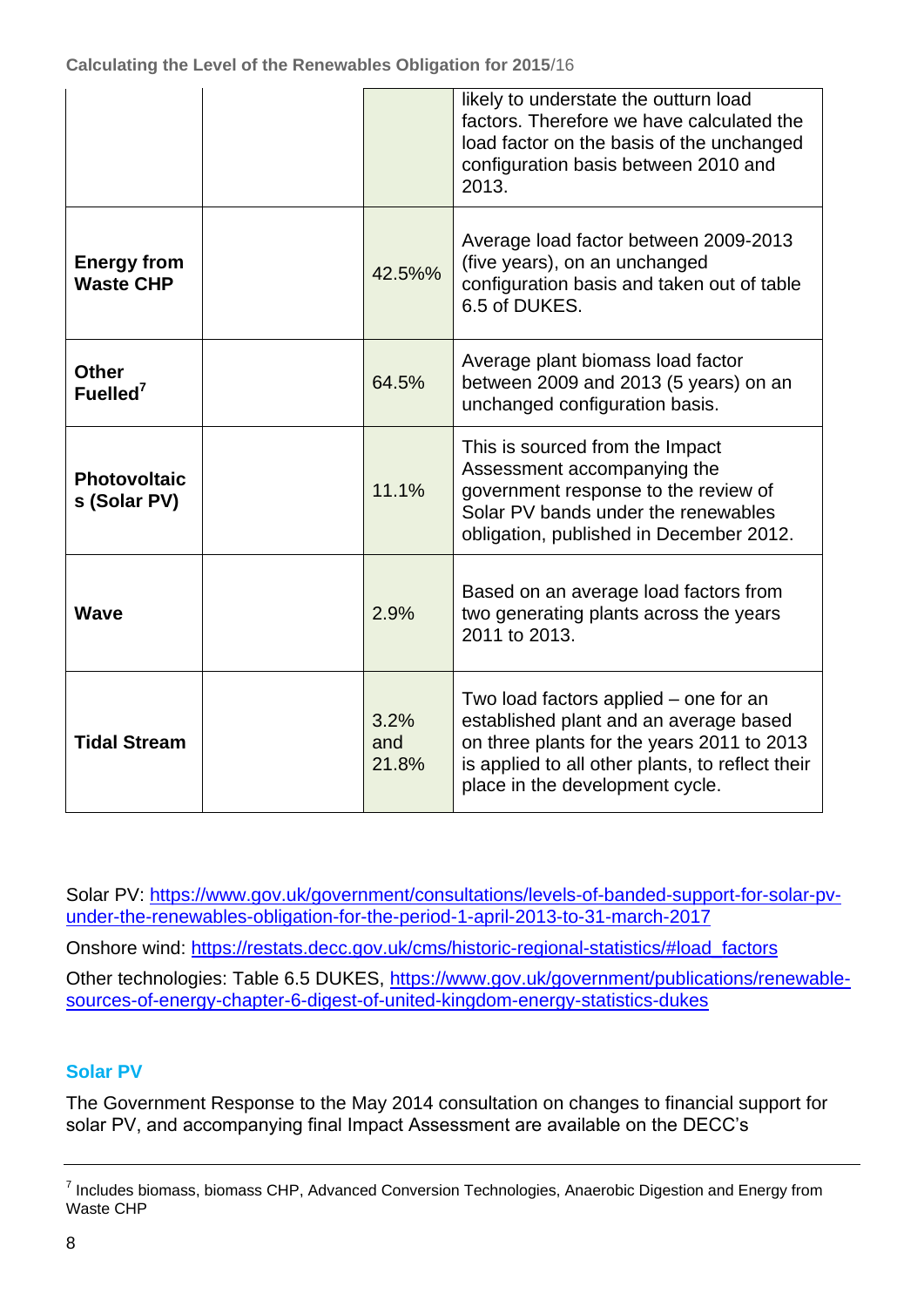consultations website. $8$  The estimates of solar PV deployment assumed for the 2015/16 calculation reflect those documents.

8 <https://www.gov.uk/government/consultations/consultation-on-changes-to-financial-support-for-solar-pv>